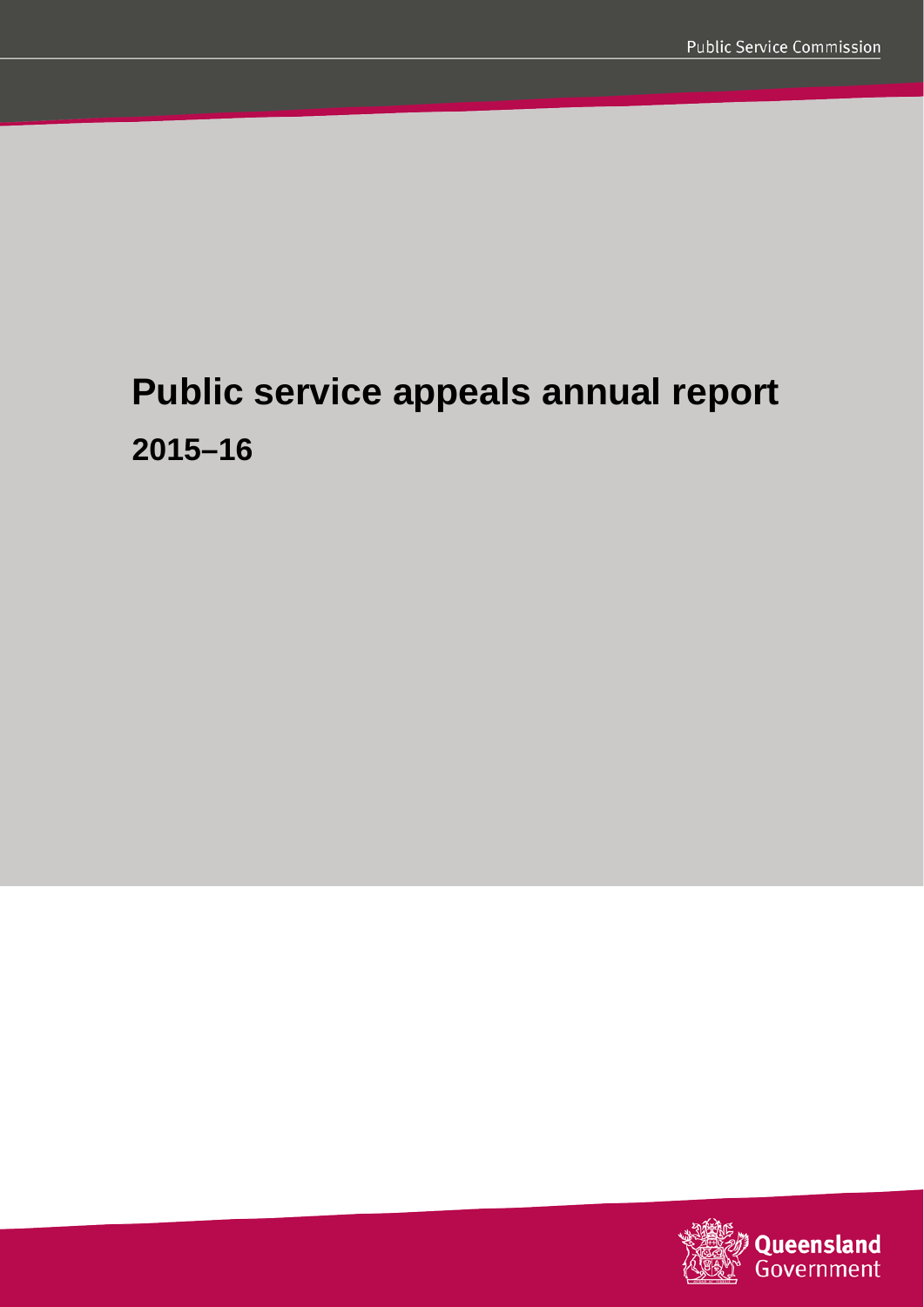#### **Public service appeals annual report 2015–16**

Published by the State of Queensland (Public Service Commission), January 2018.



This document is licensed under a Creative Commons Attribution 3.0 Australia licence. To view a copy of this licence, visit creativecommons.org/licenses/by/3.0/au

© State of Queensland (Public Service Commission) 2017

You are free to copy, communicate and adapt the work, as long as you attribute the State of Queensland (Public Service Commission).

For more information contact:

Workforce Policy and Legal, Public Service Commission, PO Box 15190, City East, Brisbane QLD 4002, email [commission.psc@psc.qld.gov.au,](mailto:commission.psc@psc.qld.gov.au) phone (07) 3003 2800.

An electronic version of this document is available at [www.qld.gov.au/gov/appeal](https://www.qld.gov.au/gov/appeal-decision-affecting-your-employment)[decision-affecting-your-employment](https://www.qld.gov.au/gov/appeal-decision-affecting-your-employment) 

#### **Disclaimer:**

The content presented in this publication is distributed by the Queensland Government as an information source only. The State of Queensland makes no statements, representations or warranties about the accuracy, completeness or reliability of any information contained in this publication. The State of Queensland disclaims all responsibility and all liability (including without limitation for liability in negligence) for all expenses, losses, damages and costs you might incur as a result of the information being inaccurate or incomplete in any way, and for any reason reliance was placed on such information.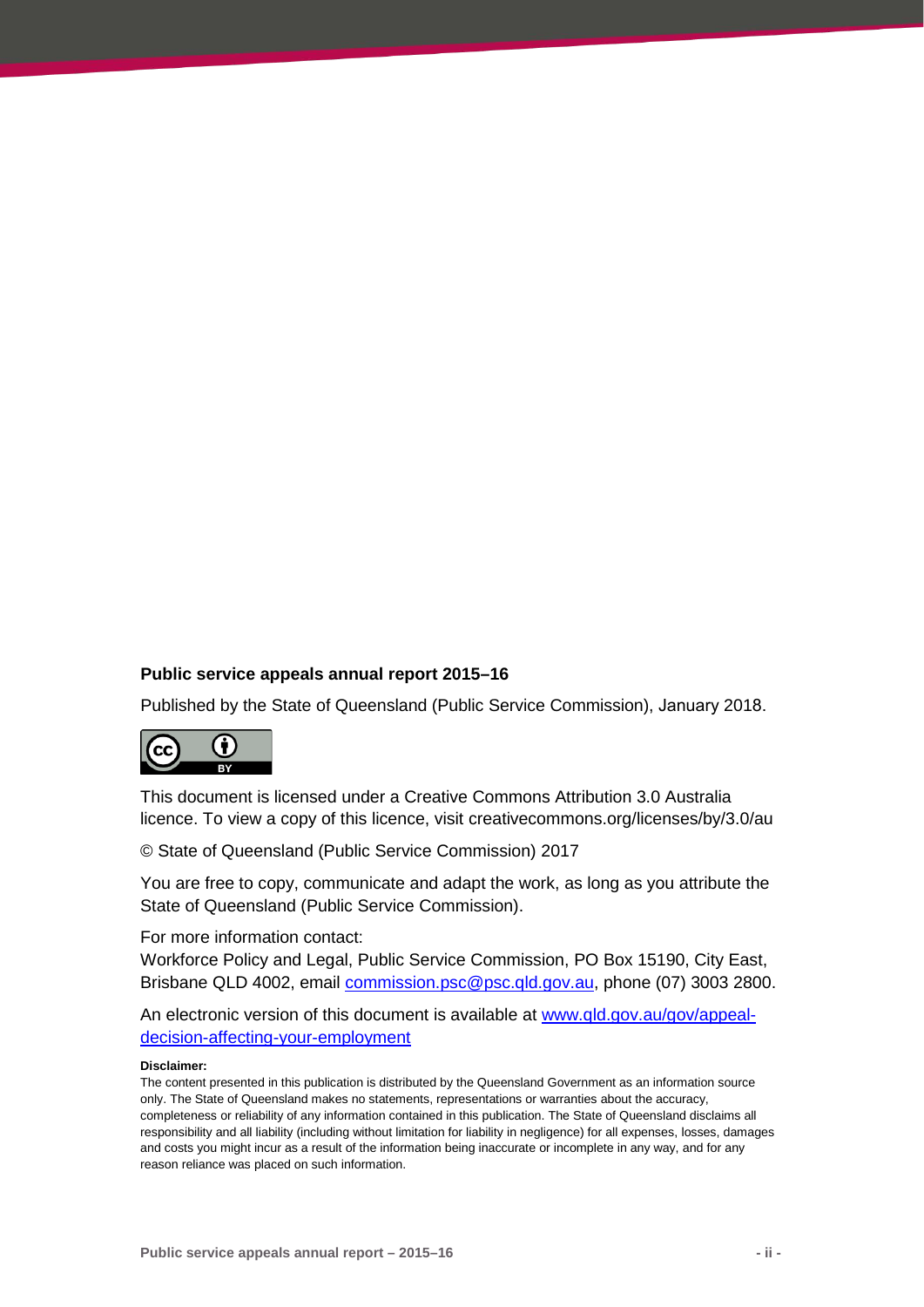# **Contents**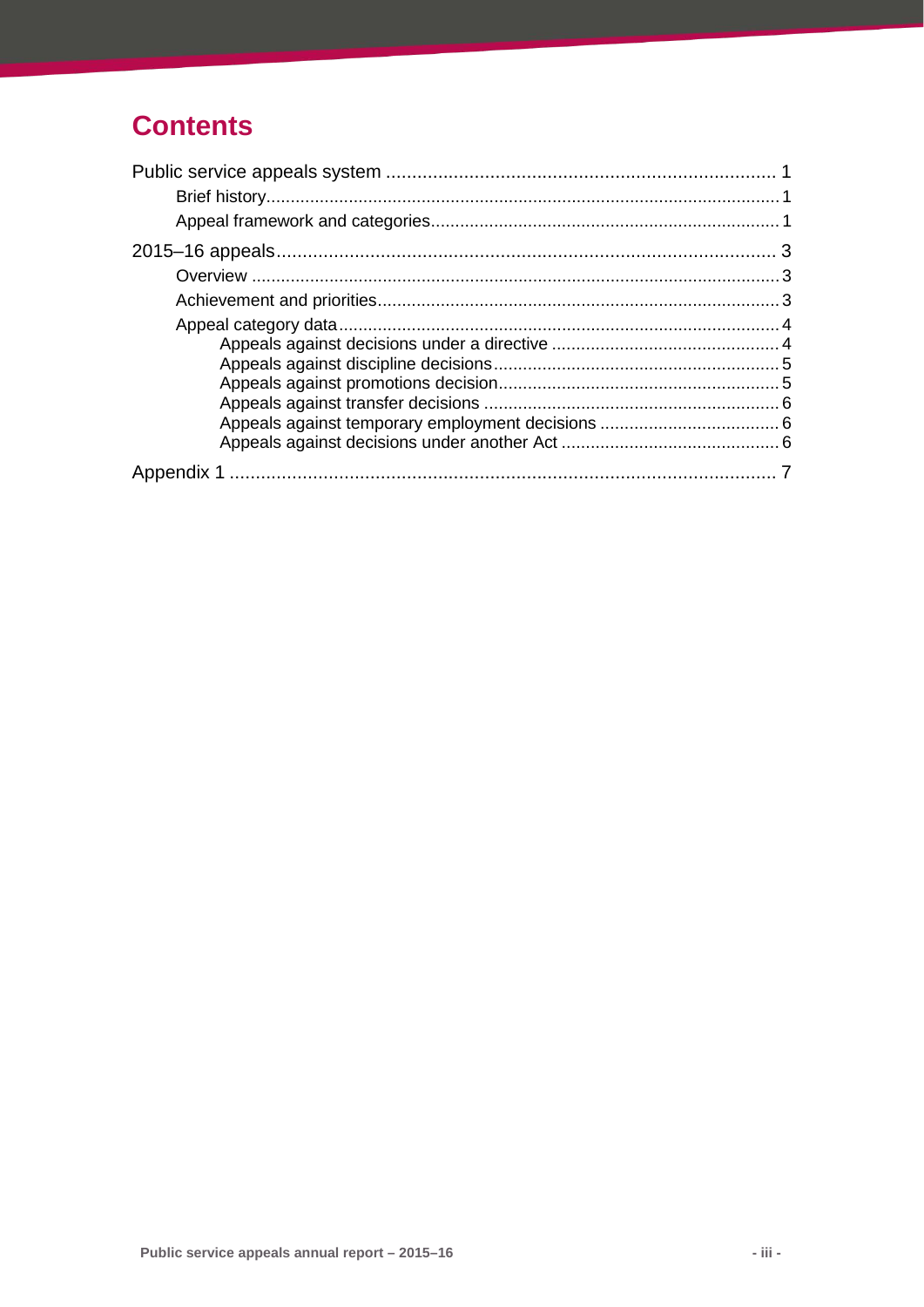The Hon. Annastacia Palaszczuk MP Premier of Queensland Minister for the Arts Level 40 1 William Street BRISBANE QLD 4000

Dear Premier

I am pleased to submit the Annual report on public service appeals for the 2015–16 financial year.

The *Public Service Act 2008* (PSA) enables employees to seek external review of certain employment decisions through the lodgement of a public service appeal with the Queensland Industrial Relations Commission. Appeals are heard and determined by independent IRC members under s88A of the PSA.

This report has been prepared in compliance with s218C of the PSA, and provides information on appeals started, lapsed, withdrawn and decided during 2015–16. The report also includes information about activities that have been undertaken during 2015–16 that impact on public service appeals.

Should you require any further information about a matter mentioned in this report, I am happy to assist.

Yours sincerely

Robert Setter **Commission Chief Executive (Acting) Public Service Commission**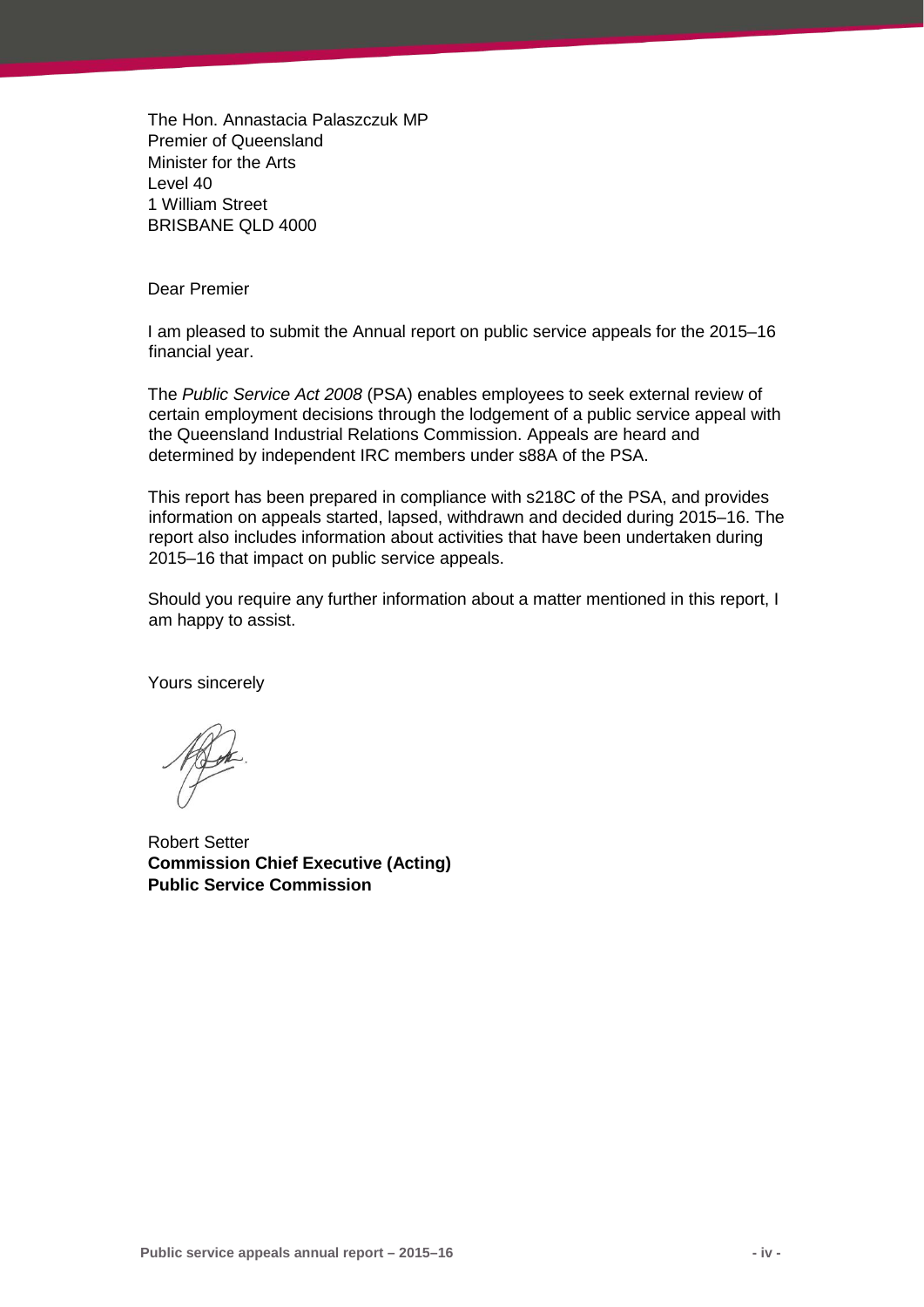# <span id="page-4-0"></span>**Public service appeals system**

# <span id="page-4-1"></span>Brief history

The public service appeal system, established under the *Public Service Act 2008* (PSA), provides an avenue for Queensland public service employees to seek an external review of certain employment decisions that affect them. Appeal rights operate in addition to other external review processes, including those provided for in the *Industrial Relations Act 1999*. Review rights—such as appeals—support integrity, accountability, and ethical and equitable work practices and decisions in the public service.

Appeal rights in their current form can be traced back to the now repealed *Public Sector Management Commission Act 1990* and have been heard and decided by various bodies and officers since that time, as set out in Table 1.

| Date                             | Officer/body with jurisdiction to hear and decide public service<br>appeals                                                                                                                                   |
|----------------------------------|---------------------------------------------------------------------------------------------------------------------------------------------------------------------------------------------------------------|
| 1990-1996                        | Commissioner for Public Sector Equity or the Classification Review<br>Tribunal.                                                                                                                               |
| 1996-2010                        | Appeals made to the Public Service Commissioner (who delegated<br>power under the legislation to appropriately qualified public service<br>employees to hear and decide appeals of public service employees). |
| 1 November 2010-<br>30 June 2012 | Statutory role of appeals officer who was appointed as a Senior<br>Executive of the public service. Sessional adjudicators were also used as<br>required by a delegation from the appeals officer.            |
| 1 July 2012–present              | IRC members (previously appeals officers) who are also members of the<br>Queensland Industrial Relations Commission.                                                                                          |

**Table 1: Jurisdiction to hear and decide public service appeals** 

## <span id="page-4-2"></span>Appeal framework and categories

Chapter 7 of the PSA provides the framework for appeals, setting out finite categories of appeal, establishing criteria for eligibility to appeal, and specifying the functions of appeals officers and their decision-making authority.

Appeals may only be lodged about:

- a decision to take, or not to take, action under a directive
- a discipline decision
- a promotion decision

<span id="page-4-3"></span>-

- a decision to transfer an employee
- a decision that an employee's employment will continue in a temporary capacity; and
- $\bullet$  decision about a matter for which another Act allows a person to appeal.<sup>[1](#page-4-3)</sup>

Only employees directly affected by the decision in question can lodge appeals.

<sup>1</sup> For example, certain actions/decisions made under the *Public Interest Disclosure Act 2010* can be appealed.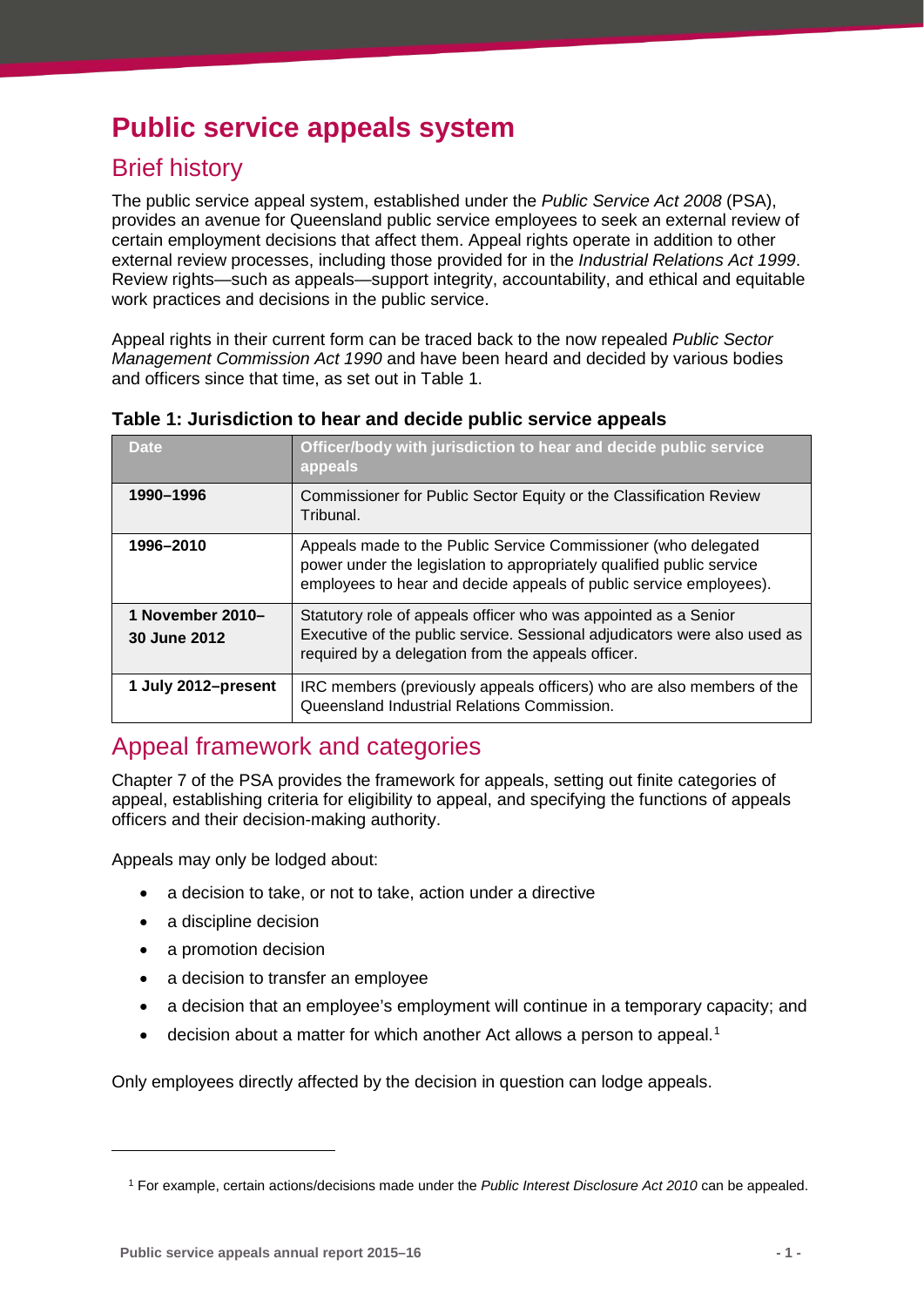An appeals officer must perform their duties independently, impartially, fairly and in the public interest, and cannot be directed by the Public Service Commission (PSC), the Commission Chief Executive (CCE) of the PSC, or any minister.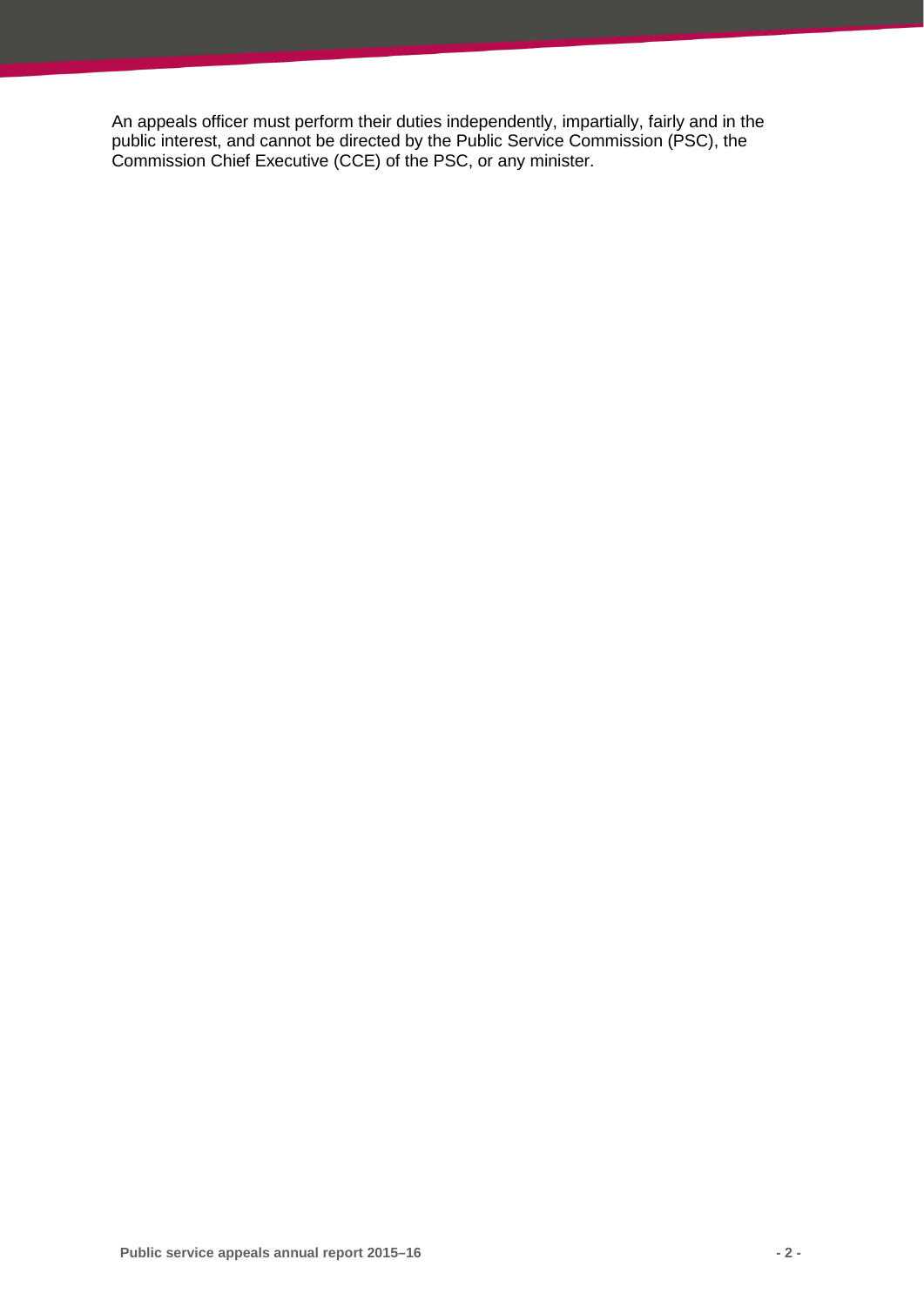# <span id="page-6-0"></span>**2015–16 appeals**

### <span id="page-6-1"></span>**Overview**

During [2](#page-6-3)015–16, 96 appeals<sup>2</sup> were lodged and 95 appeals were finalised.<sup>[3](#page-6-4)</sup> Seven of the appeals lodged during 2015–16 were not finalised during the financial year, and the outcomes will be included in next year's report.

The number of appeals lodged on a yearly basis has remained relatively stable over the past three years, following a notable decrease after 2012–13 (**Chart 1**). The decline in appeals lodged following 2012–13 coincided with the removal of the Managing Employee Complaints Directive which allowed employees to appeal the handling of complaints under that directive. Recent changes to the legislative basis for appeals, including the reinstatement of Fair Treatment appeals (discussed below) is likely to lead to an increase in appeals in coming years.





The average timeframe from lodgement to finalisation of appeals finalised during 2015–16 was 53.4 days—a reduction from 54.6 days in 2014–15.

### <span id="page-6-2"></span>Achievement and priorities

<span id="page-6-3"></span>-

During 2015–16, the PSC continued its focus on providing development opportunities to managers and executives. Managerial capability is a key factor in effective decision making, whether about project and program outcomes or the management of staff. Poor decisions, or poor communication about decisions, is often an underlying factor in public service appeals.

<sup>&</sup>lt;sup>2</sup> This includes seven appeals that were lodged during 2015–16 but were not decided during the financial year.  $3$  This includes six appeals that were lodged during 2014–15 but finalised in 2015–16, and two appeals that

<span id="page-6-4"></span>were dismissed as they did not relate to matters about which appeals can be lodged.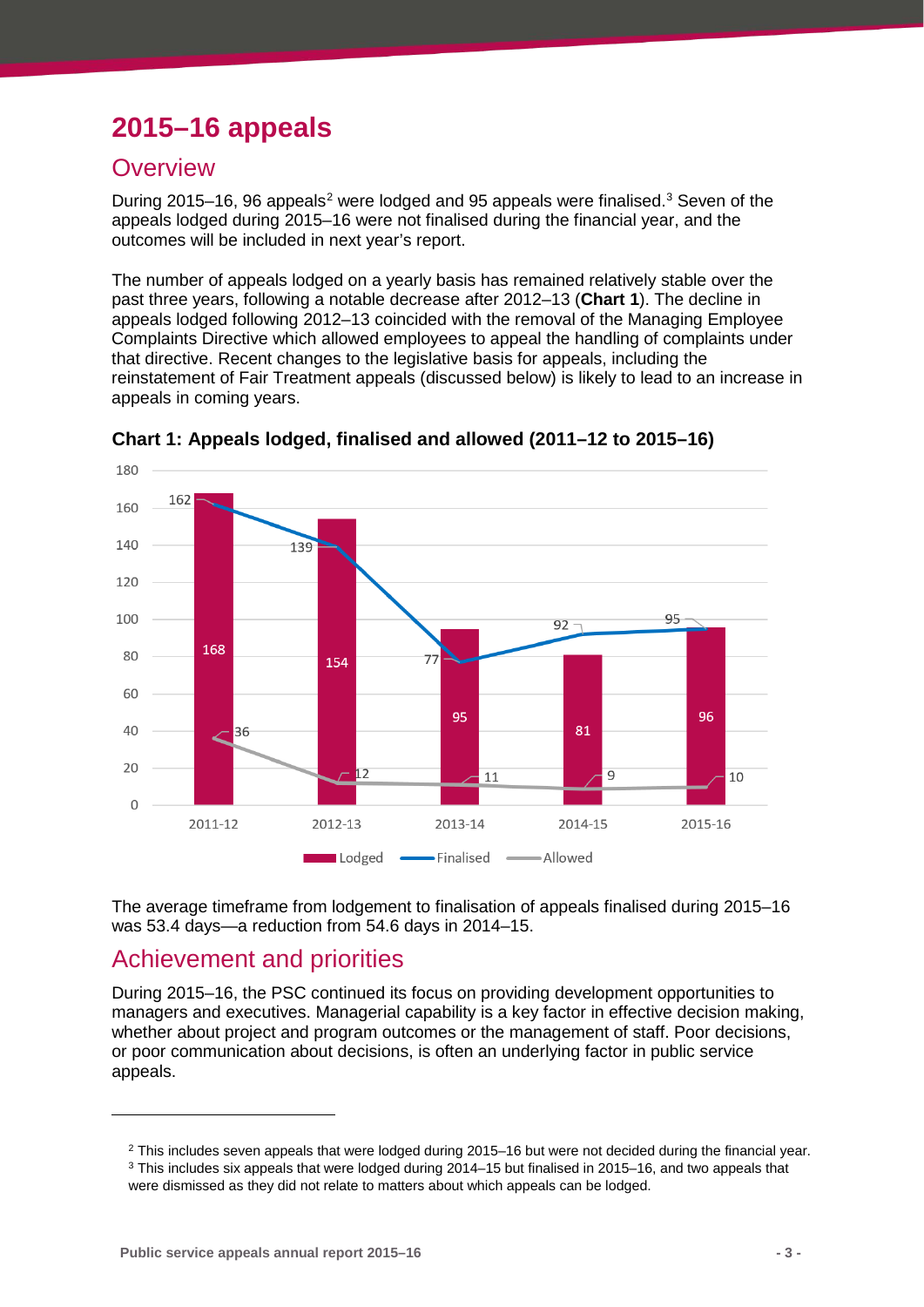Key initiatives included the continuation of the:

- Executive Capability and Development (ECAD) program (targeting executives)
- Leadership Capability and Development (LCAD) program (targeting senior leaders)
- Human resource (HR) capability and development programs, and
- the PSC's Conduct and Performance Excellence (CaPE) service.

The capability and development programs are initiatives through which targeted cohorts participate in a capability assessment, identifying areas of strength and focus for development. These programs provide an individual, agency and sector wide picture of our leaders, supporting effective workforce planning and enabling targeting of training and development offerings.

The CaPE service, which commenced on 1 July 2014, supports managers and HR professionals in agencies to promote excellent conduct and high performance, as well as manage poor conduct and performance. CaPE's role is to provide the support, systems and access to skills that agencies need to better manage conduct and performance.

The PSC's work represents a considerable investment in our people leaders, ensuring they understand and can articulate the expectations of public service employees, and equipping them to fulfil their obligations under s26 of the PSA, which requires public service managers to proactively manage the work performance and person conduct of their reports.

While there is a high percentage of agency decisions upheld on appeal there is always opportunity for improvement. The PSC will continue to monitor appeals decisions and the impact of CaPE, particularly in relation to discipline and promotion (being the two highest appeal areas).

*A review of the industrial relations framework in Queensland*: *A Report of the Industrial Relations Legislative Reform Reference Group*, December 2015, recommended that appeal rights for employees covered by the PSA be reviewed. On 1 December 2016, the Industrial Relations Bill 2016 was passed which will result in amendments to the PSA including:

- providing a process for the conversion of casual employees and an associated appeal right, and
- restoring fair treatment appeals and giving these appeals a legislative basis in the PSA.

These amendments will have an impact on the future number of appeals.

### <span id="page-7-0"></span>Appeal category data

This section of the report provides information on the appeals started, lapsed, withdrawn and decided for each appeal category under the PSA. Appendix 1 provides a breakdown of each appeal category for each agency.

#### <span id="page-7-1"></span>**Appeals against decisions under a directive**

Section 194(1)(a) of the PSA allows an aggrieved employee to lodge an appeal against a decision to take, or not take, action under a directive. Directives under the PSA are binding instruments issued by the minister responsible for public sector industrial relations or the CCE.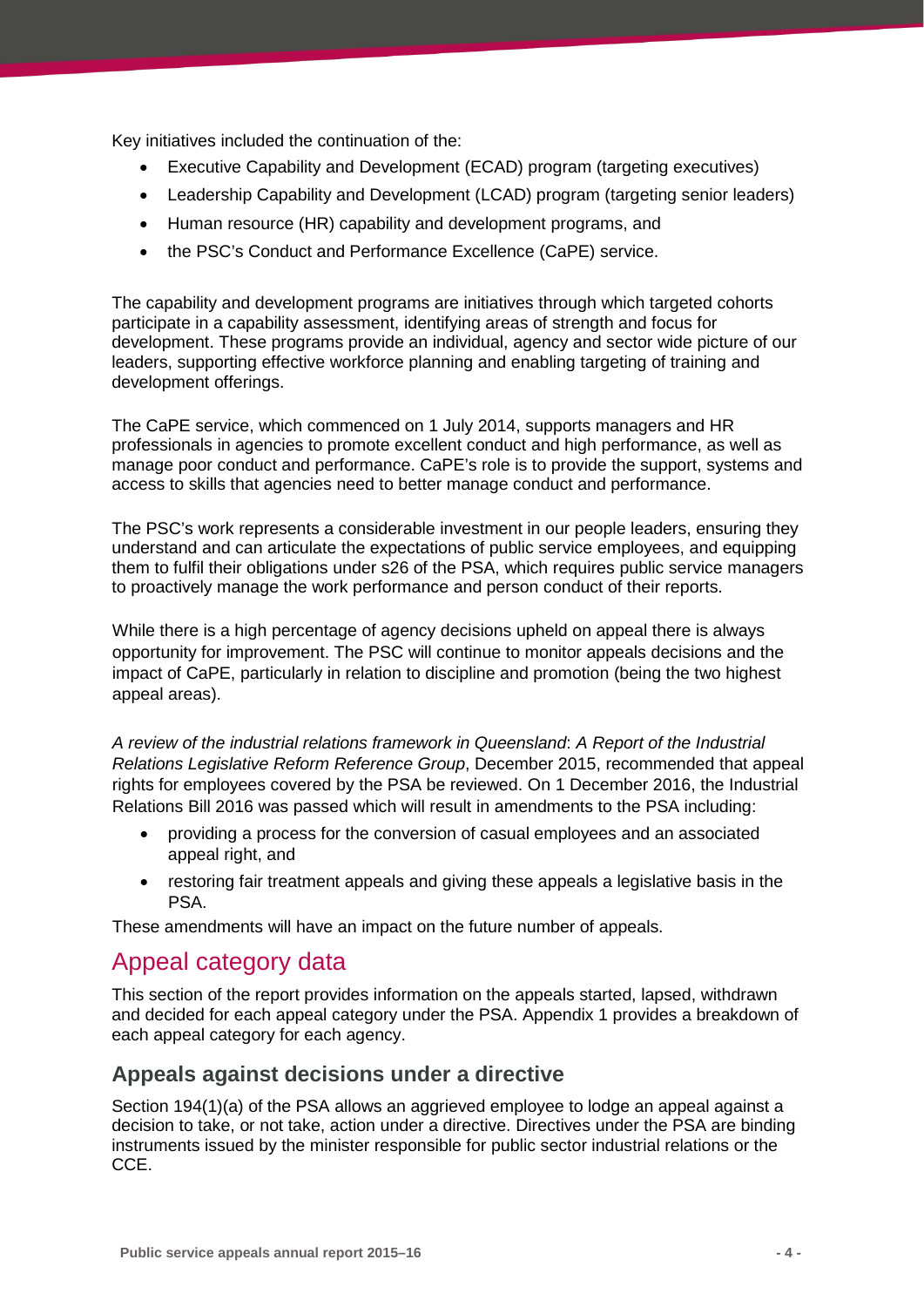In 2015–16, 12 appeals were finalised under this appeal category, up from five in 2014–15. The outcomes of the appeals are set out in Table 1.

| Year        | <b>Allowed</b> | <b>Dismissed</b> | Lapsed | No right of<br>appeal | <b>Withdrawn</b> | Total |
|-------------|----------------|------------------|--------|-----------------------|------------------|-------|
| $2015 - 16$ |                |                  |        |                       |                  |       |
| $2014 - 15$ |                |                  |        |                       |                  |       |

| Table 1: Outcome of finalised appeals against decisions under a directive |  |
|---------------------------------------------------------------------------|--|
|---------------------------------------------------------------------------|--|

### <span id="page-8-0"></span>**Appeals against discipline decisions**

Section 194(1)(b) of the PSA provides that an employee may lodge an appeal against a decision under disciplinary law to discipline. In decisions throughout 2015–16, appeals officers narrowed the interpretation of this appeal ground by finding that a disciplinary finding decision and decision on disciplinary action are two components of the overall disciplinary decision. Under this current approach, an appeal can only be lodged after a decision on disciplinary action has been made. Previously, an appeal could be made at the point when a decision is made that disciplinary grounds exist *and* when a decision is made to impose disciplinary action (excluding termination of employment). [4](#page-8-2) This change in approach contributed to the increased number of appeals where there was no right of appeal. A right of appeal will be restored through the new *Industrial Relations Act 2017* that, on commencement, will allow for a discipline appeal at the point of disciplinary action and a fair treatment appeal upon a disciplinary finding being made.

Appeals against discipline decisions was the highest category of appeals. While the overall number of appeals lodged was 57, up from 53 in 2014–15, the number of cases heard (not withdrawn or declined to hear) reduced from 37 to 36. Table 2 sets out the outcomes of such appeals. A further six appeals under this category were lodged, but not finalised during 2015–16.

| Year        | <b>Allowed</b> | <b>Dismissed</b> | <b>Lapsed</b> | <b>Declined</b><br>/ to hear⊥ | of appeal | No right Withdrawn | Total |  |
|-------------|----------------|------------------|---------------|-------------------------------|-----------|--------------------|-------|--|
| $2015 - 16$ |                | 15               |               |                               |           |                    | 57    |  |
| $2014 - 15$ |                | 24               |               |                               |           | 14                 | 53    |  |

#### **Table 2: Outcome of finalised discipline decision appeals**

#### <span id="page-8-1"></span>**Appeals against promotions decision**

Section 194(1)(c) of the PSA allows an employee to lodge an appeal against a promotion decision. A 'promotion decision' is the appointment of an existing permanent public service employee to a higher classification level. To appeal, the employee must be an existing public servant who applied for the role in question.

Appeals against promotion decisions was the second highest category of appeals, with 21 finalised in 2015–16.

Table 3 provides the outcomes of promotion appeals finalised in 2015–16. During 2015–16, one further appeal under this category was lodged, but not finalised.

<span id="page-8-2"></span>-

<sup>4</sup> Employees can seek review of a termination decision through the Queensland Industrial Relations Commission.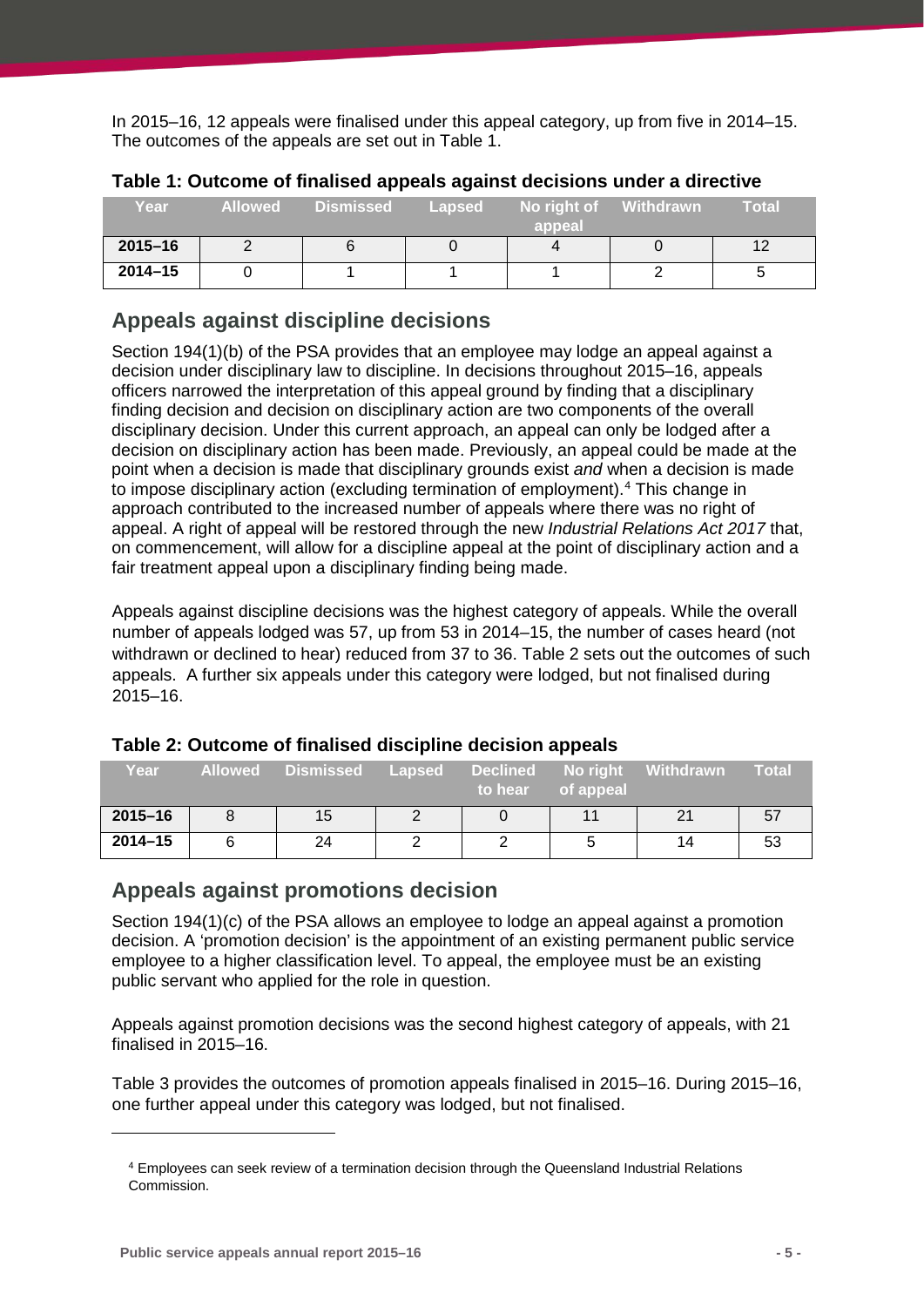| Year        | <b>Allowed</b> | Dismissed | Lapsed | No right<br>of appeal | <b>Withdrawn</b> | <b>Total</b> |
|-------------|----------------|-----------|--------|-----------------------|------------------|--------------|
| $2015 - 16$ |                |           |        |                       |                  |              |
| $2014 - 15$ |                |           |        |                       |                  | 19           |

#### **Table 3: Outcome of finalised promotion appeals**

#### <span id="page-9-0"></span>**Appeals against transfer decisions**

Section 194(1)(d) of the PSA allows an employee to lodge an appeal against a decision to transfer the employee. A transfer occurs where an employee is engaged at the same classification level and is directed to undertake different duties and/or at a different location.

Three appeals against transfer decisions were finalised in 2015–16, representing a 67 per cent decrease from 2014–15 (down from 9). Table 4 sets out the outcomes of the transfer appeals.

#### **Table 4: Outcome of finalised transfer appeals**

| Year        | <b>Allowed</b> | <b>Dismissed</b> | No right of<br>appeal | Withdrawn | Total |
|-------------|----------------|------------------|-----------------------|-----------|-------|
| $2015 - 16$ |                |                  |                       |           |       |
| $2014 - 15$ |                |                  |                       |           |       |

#### <span id="page-9-1"></span>**Appeals against temporary employment decisions**

Under s149 of the PSA, the employment of a temporary employee must be reviewed to determine whether the employee should continue as a temporary employee or be converted to tenured (permanent) status. An initial review is required after two years of service in the same role, then every year thereafter. Section 194(1)(e) of the PSA allows a temporary employee to appeal against a decision that they will continue as a temporary employee.

No appeals against temporary employment decisions were finalised in 2015–16 (down from three in 2014–15).

#### <span id="page-9-2"></span>**Appeals against decisions under another Act**

No appeals were lodged or finalised against decisions under another Act.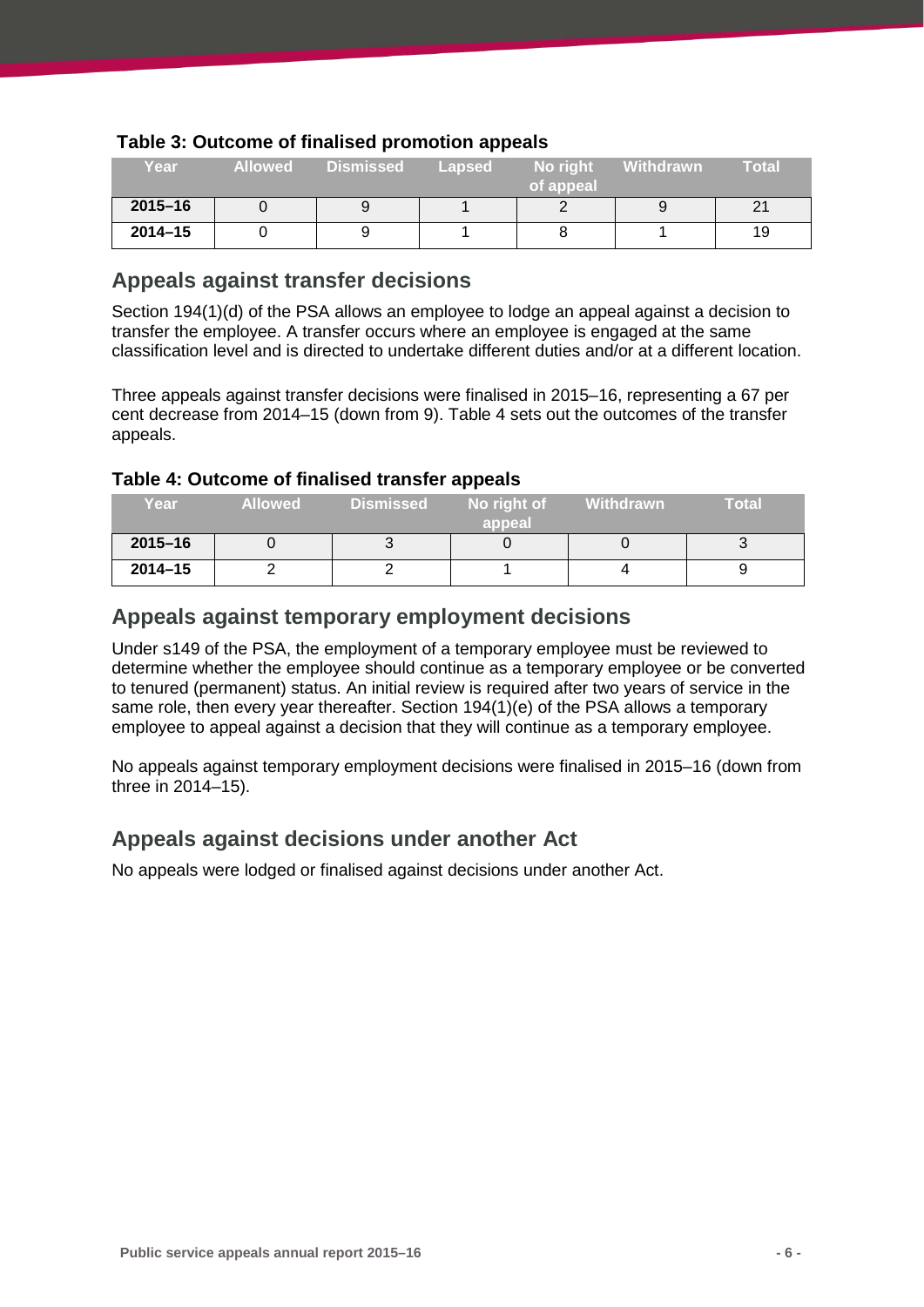# <span id="page-10-0"></span>**Appendix 1**

| Agency                                                      | <b>Allowed</b> | <b>Dismissed</b>                            | Lapsed   | No right of<br>appeal | Withdrawn | <b>Total</b> |
|-------------------------------------------------------------|----------------|---------------------------------------------|----------|-----------------------|-----------|--------------|
|                                                             |                | Appeals against decisions under a directive |          |                       |           |              |
| Department of Agriculture and<br><b>Fisheries</b>           |                |                                             |          |                       |           |              |
| Department of Education and<br>Training                     |                |                                             |          | 3                     |           | 3            |
| Department of Environment and<br><b>Heritage Protection</b> |                |                                             |          |                       |           |              |
| Department of Housing and Public<br>Works                   | 1              | $\mathcal{P}$                               |          |                       |           | 3            |
| Department of Justice and<br>Attorney-General               |                | $\overline{2}$                              |          | 1                     |           | 3            |
| <b>Public Safety Business Agency</b>                        | 1              |                                             |          |                       |           | 1            |
| <b>Total appeals against decisions</b><br>under a directive | $\mathcal{P}$  | 6                                           | $\Omega$ | $\overline{4}$        | $\Omega$  | 12           |

| <b>Agency</b>                                                      | <b>Allowed</b> | <b>Dismissed</b>                     | Lapsed      | No right of<br>appeal | Withdrawn   | <b>Total</b>   |
|--------------------------------------------------------------------|----------------|--------------------------------------|-------------|-----------------------|-------------|----------------|
|                                                                    |                | Appeals against discipline decisions |             |                       |             |                |
| Department of Communities, Child<br>Safety and Disability Services |                | $\overline{2}$                       |             | $\overline{2}$        |             | $\overline{4}$ |
| Department of Education and<br>Training                            | 3              | $\overline{2}$                       | 1           | 3                     | 2           | 11             |
| Department of Housing and Public<br><b>Works</b>                   | $\overline{2}$ |                                      |             |                       | 2           | $\overline{4}$ |
| Department of Justice and<br>Attorney-General                      |                | $\overline{2}$                       |             |                       | 1           | 3              |
| Department of the Premier and<br>Cabinet                           |                | 1                                    |             |                       |             | 1              |
| Department of Transport and<br><b>Main Roads</b>                   |                |                                      |             | 1                     | 2           | 3              |
| Public Safety Business Agency                                      |                |                                      |             | $\overline{2}$        | 1           | 3              |
| Queensland Treasury                                                |                |                                      |             |                       | 1           | 1              |
| State Library of Queensland                                        |                |                                      |             |                       | 1           | 1              |
| Queensland Health                                                  | $\mathbf{1}$   |                                      |             |                       | 1           | 2              |
| Cairns and Hinterland Hospital and<br>Health Service (HHS)         |                | 1                                    |             |                       | 2           | 3              |
| <b>Central Queensland HHS</b>                                      |                | 2                                    | $\mathbf 1$ |                       | $\mathbf 1$ | $\overline{4}$ |
| Darling Downs HHS                                                  |                |                                      |             | $\mathbf{1}$          |             | 1              |
| <b>Gold Coast HHS</b>                                              |                |                                      |             | 1                     |             | 1              |
| <b>Metro North HHS</b>                                             |                | 3                                    |             |                       |             | 3              |